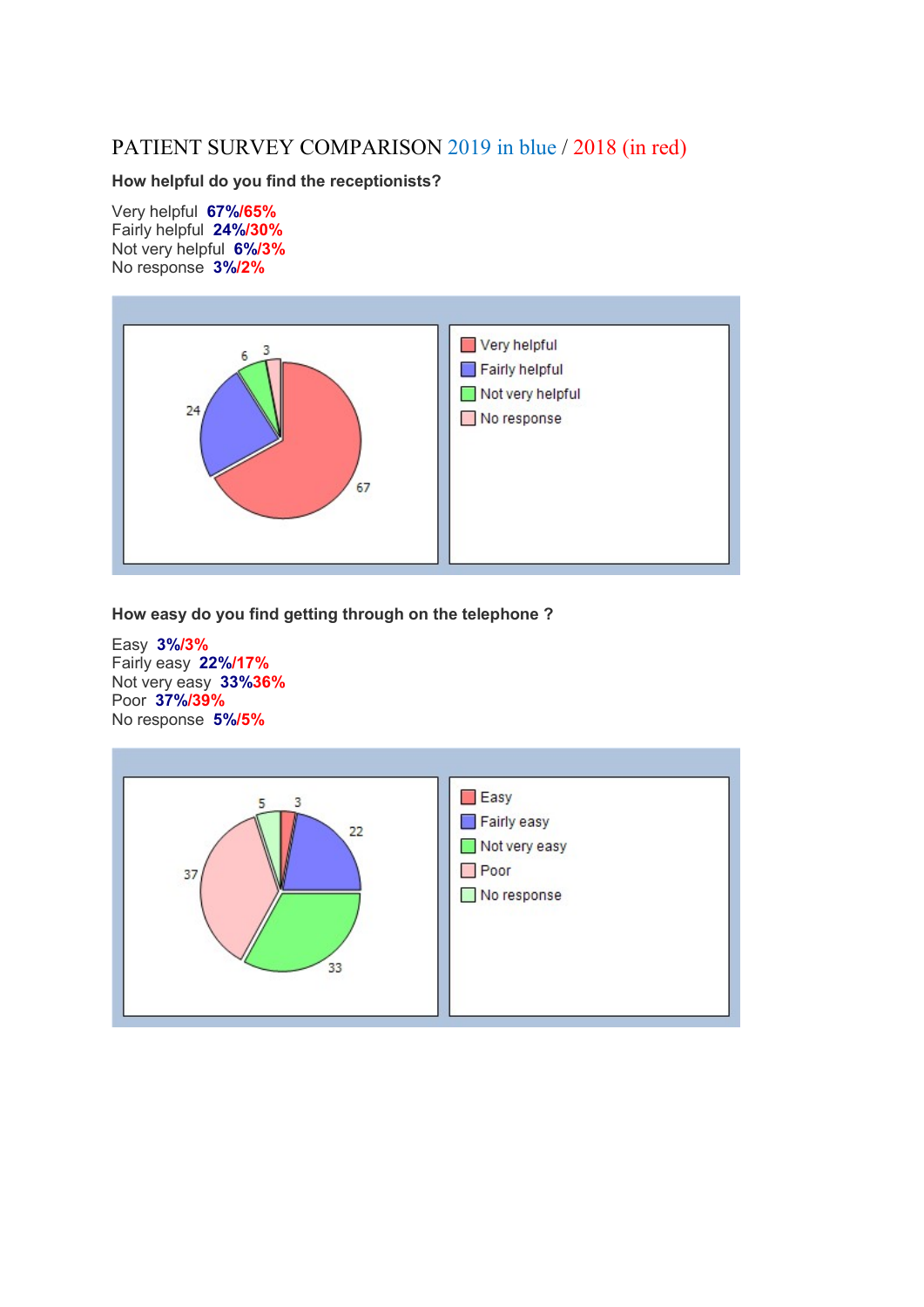We have updated our same day access system which is now called 'Active Signposting'. This system is designed to enable us to treat more patients and meet the growing demand in primary care. Our receptionists ask our patients the reason they are calling and have been asked by the GP's to ask specific questions and follow GP templates which have been designed by the GP's in this practice. Information is passed directly to the designated duty doctor to assess, review and offer further appropriate care. Only the ON-CALL DOCTOR DECIDES THE BEST COURSE OF ACTION and not a receptionist. Patients using this service can be offered services such as advice, a telephone call back, an appointment, referral or prescription etc.

Have you used our same day access system?

Yes 79%/69% No 19%/28% No response 2%/3%



Did you get the outcome you wanted?

Yes 63%/42% No 22%/33% No response 15%/25%

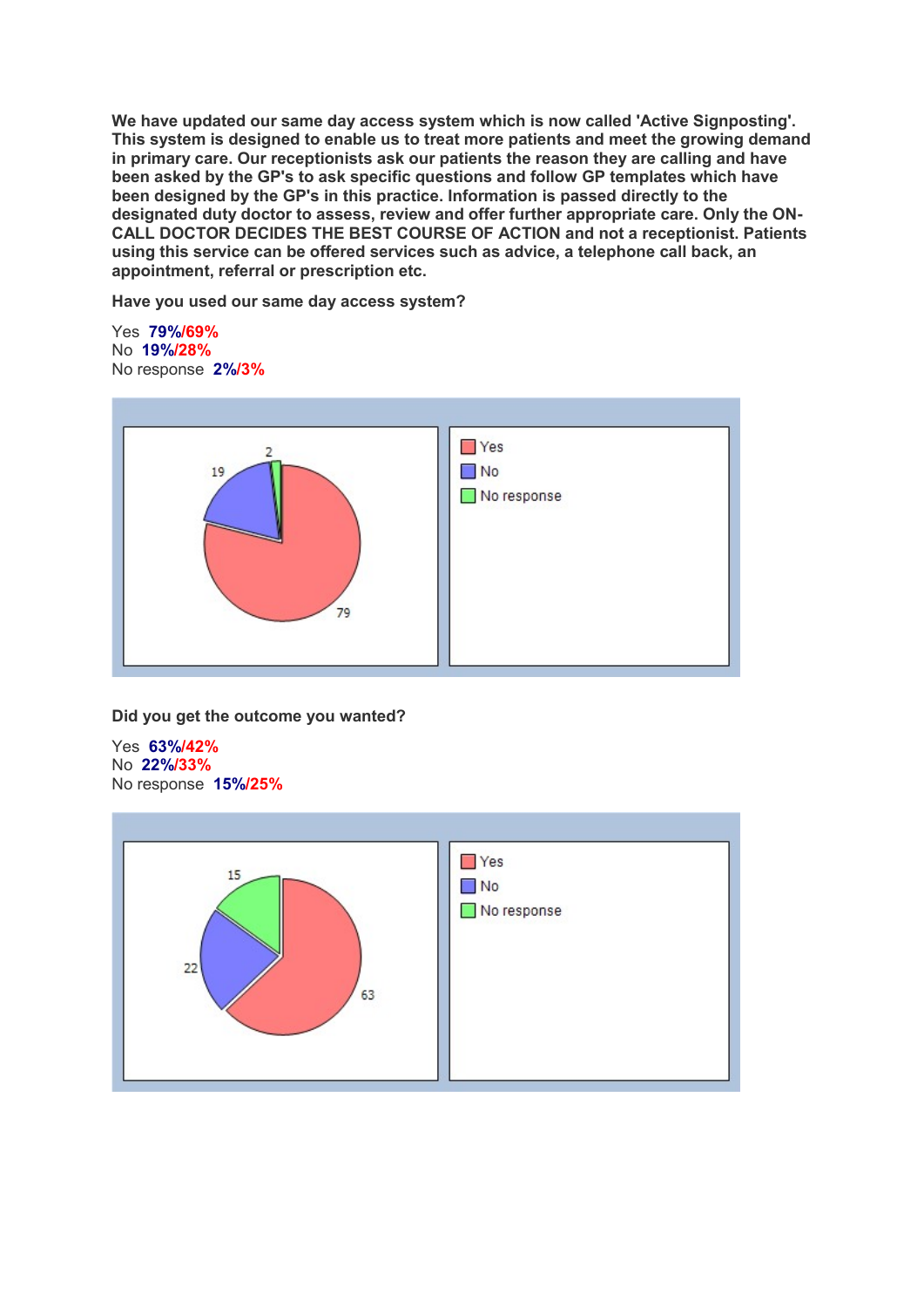How easy is it to book an appointment in advance ?

Easy 6%/6% Fairly easy 14%/17% Not very easy 64%/58% Don't know 13%/13% No response 3%6%



How often do you get to see the GP/Nurse of your choice ?

Often 3%/5% Fairly often 13%/14% Not very often 27%/25% Don't mind who I see 33%/35% Never 19%/13% No response 5%/8%

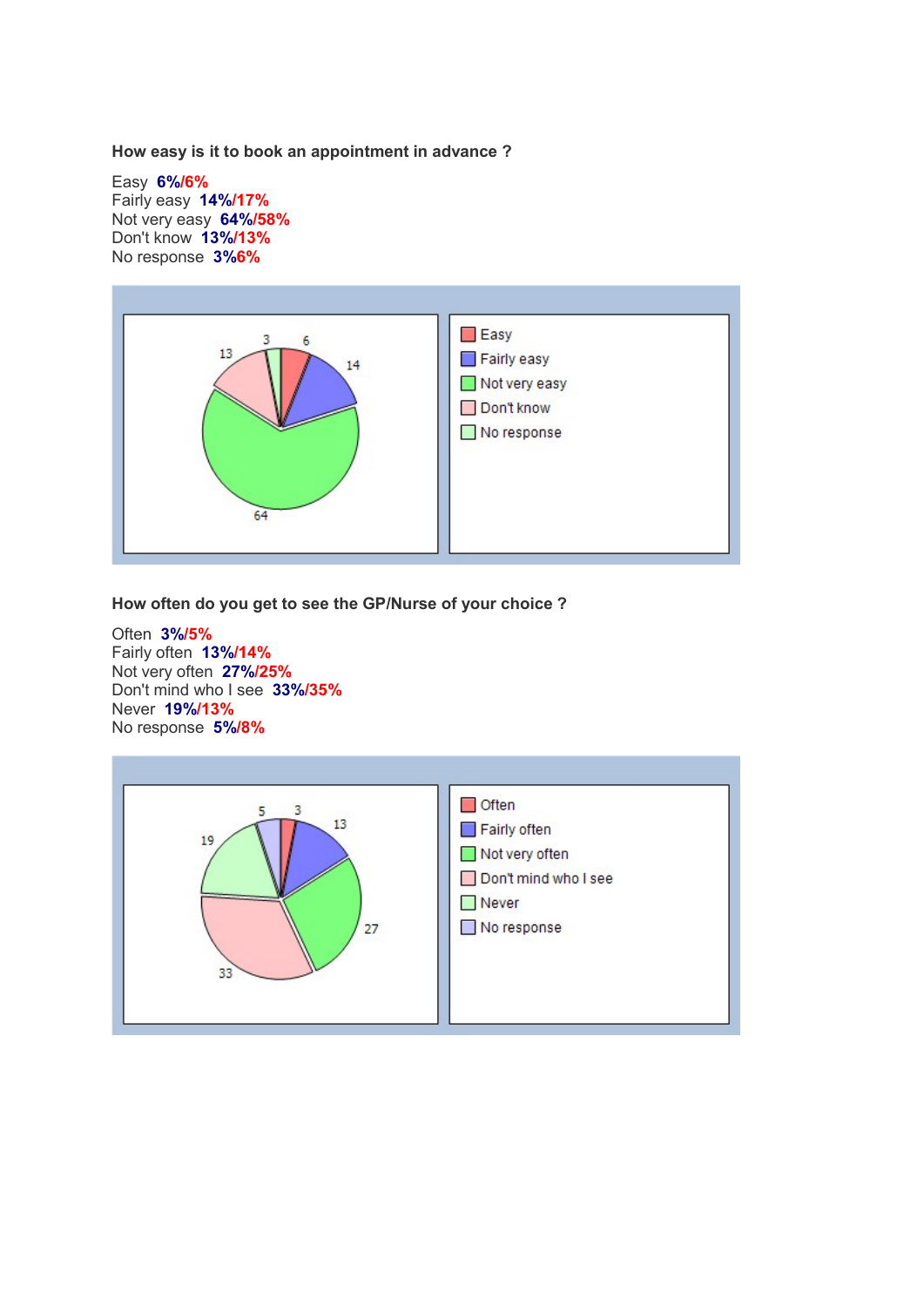## What times would you prefer the practice to be open ?

Presently happy with opening times 57%/62% Saturday 13%/17% Sunday 2%/1% Before 8.00am 5%/8% After 6.30pm 19%/6% No response 4%/6%



Overall would you describe your experience at this Practices as:

Very Good 33%/27% Good 33%/37% Fair 18%/26% Poor 11%/4% No response 5%/6%

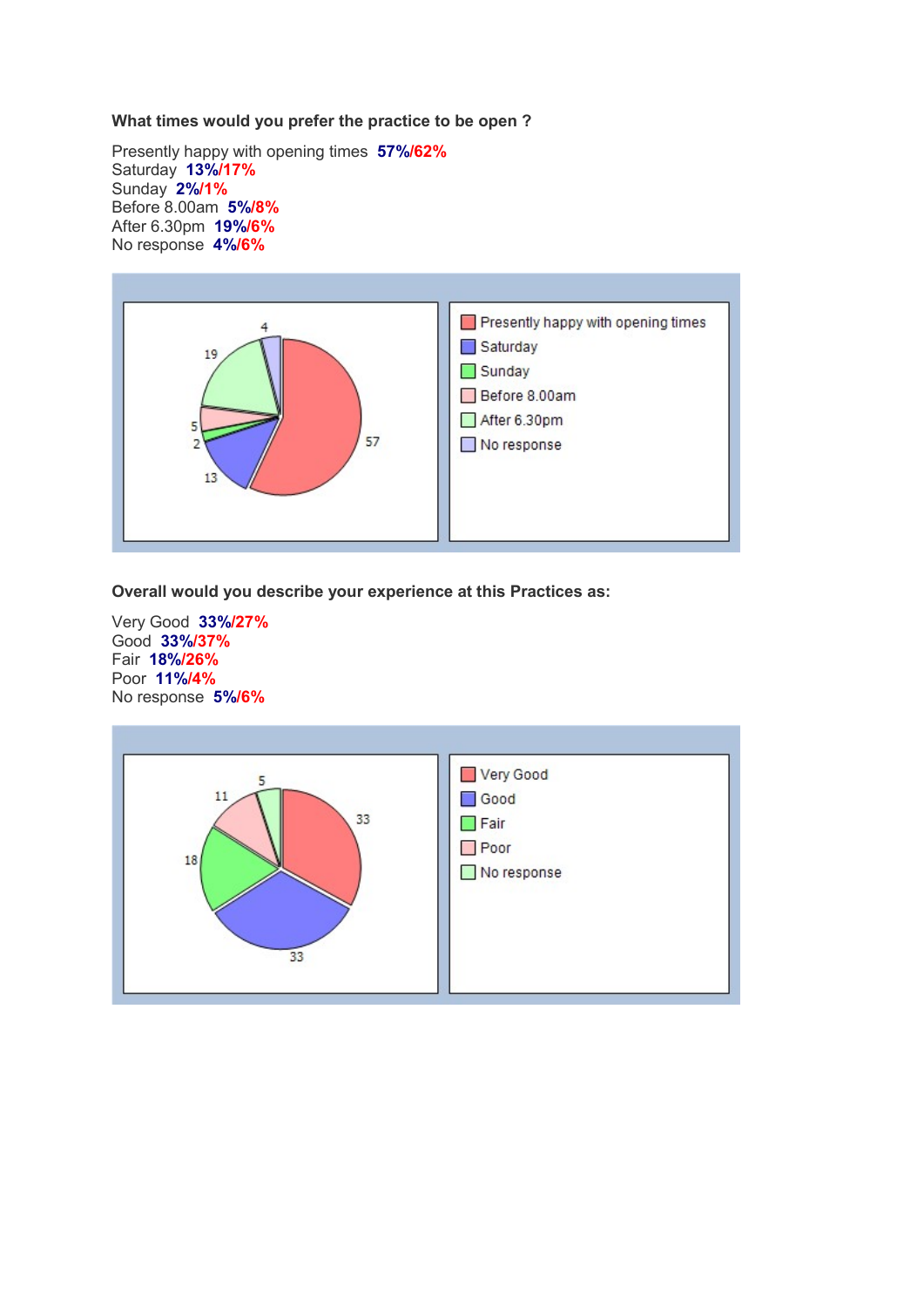How likely are you to recommend our Practice to friends and family ?

Extremely likely 27%/22% Likely 37%/42% Unlikely 13%/21% Extremely unlikely 11%/4% Don't know 8%/3% No response 4%/8%



How do you rate the cleanliness of the Practice ?

Clean 81%/82% Fair 14%/13% Poor 0%/0% No response 5%/5%